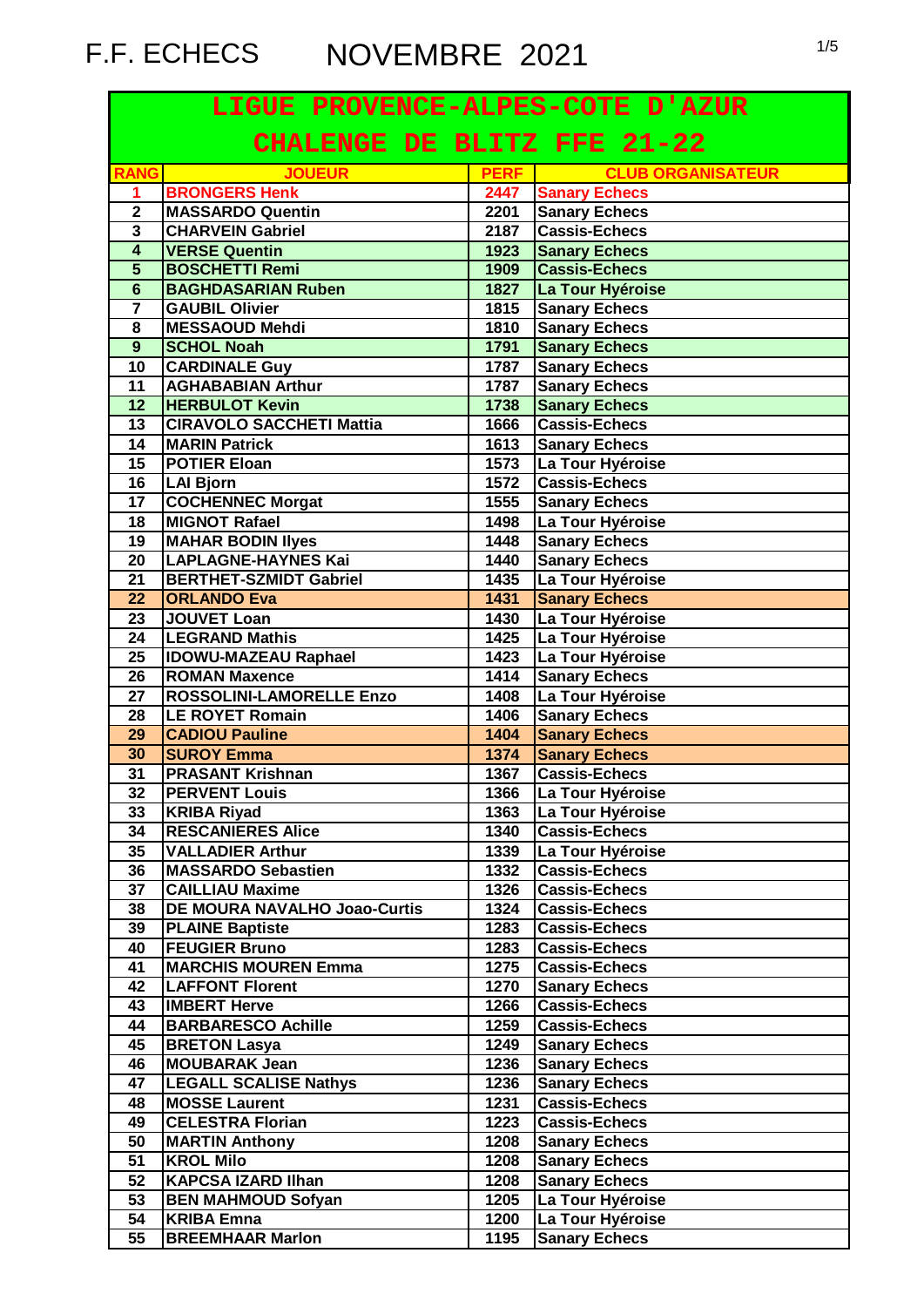# F.F. ECHECS NOVEMBRE 2021 2/5

| LIGUE PROVENCE-ALPES-COTE D'AZUR |                                                    |              |                                              |
|----------------------------------|----------------------------------------------------|--------------|----------------------------------------------|
| CHALENGE DE BLITZ FFE 21-22      |                                                    |              |                                              |
| <b>RANG</b>                      | <b>JOUEUR</b>                                      | <b>PERF</b>  | <b>CLUB ORGANISATEUR</b>                     |
| 56                               | <b>LUCCISANO Lukas</b>                             |              | 1194   La Tour Hyéroise                      |
| 57                               | <b>ROBLOT Valentin</b>                             | 1190         | <b>Sanary Echecs</b>                         |
| 58                               | <b>PHAN Tony</b>                                   | 1190         | <b>Sanary Echecs</b>                         |
| 59                               | <b>LUCCHINI Maxime</b>                             | 1189         | <b>Cassis-Echecs</b>                         |
| 60                               | <b>GLEHEN Christen</b>                             | 1186         | <b>Cassis-Echecs</b>                         |
| 61                               | <b>CARA Jules</b>                                  | 1186         | <b>Sanary Echecs</b>                         |
| 62                               | <b>TROTET Matteo</b>                               | 1181         | La Tour Hyéroise                             |
| 63                               | <b>AYMARD Maxence</b>                              | 1170         | La Tour Hyéroise                             |
| 64<br>65                         | <b>SCIONTI MARTINEZ Noan</b>                       | 1166         | <b>Sanary Echecs</b>                         |
| 66                               | <b>MOLDOVAN IVAN Andrei</b><br><b>KRIBA Liyana</b> | 1162<br>1161 | La Tour Hyéroise<br>La Tour Hyéroise         |
| 67                               | <b>BEAUCHARD Timeo</b>                             | 1156         | <b>Cassis-Echecs</b>                         |
| 68                               | <b>FONTAINE Teri</b>                               | 1155         | <b>Sanary Echecs</b>                         |
| 69                               | <b>MINETTO-VERDINO Camille</b>                     | 1153         | La Tour Hyéroise                             |
| 70                               | <b>VILBOUX Luc</b>                                 | 1152         | <b>Cassis-Echecs</b>                         |
| 71                               | <b>ROUVIERE Lucas</b>                              | 1149         | <b>Cassis-Echecs</b>                         |
| 72                               | <b>GONZALEZ DE LINARES Milan</b>                   | 1149         | <b>Cassis-Echecs</b>                         |
| 73                               | <b>LACROIX Alexandre</b>                           | 1143         | <b>Sanary Echecs</b>                         |
| 74                               | <b>LANGLOIS Gaetan</b>                             | 1140         | <b>Sanary Echecs</b>                         |
| 75                               | <b>DIMARCO Alessio</b>                             | 1135         | <b>Cassis-Echecs</b>                         |
| 76                               | <b>TAKADA Soshiro</b>                              | 1133         | <b>Cassis-Echecs</b>                         |
| $\overline{77}$                  | <b>MARTIN Alex</b>                                 | 1128         | <b>Sanary Echecs</b>                         |
| $\overline{78}$                  | <b>ANDREACCHIO Leandro</b>                         | 1127         | <b>Sanary Echecs</b>                         |
| 79                               | <b>TURCHI Matteo</b>                               | 1126         | <b>Sanary Echecs</b>                         |
| 80                               | <b>LAUMOND Kylian</b>                              | 1124         | <b>Sanary Echecs</b>                         |
| 81                               | <b>GOMEZ Trinite</b>                               | 1124         | <b>Sanary Echecs</b>                         |
| 82                               | <b>MIZUSAWA Raphael</b>                            | 1121         | <b>Sanary Echecs</b>                         |
| 83                               | <b>KRESS Theo</b>                                  | 1119         | <b>Sanary Echecs</b>                         |
| 84                               | <b>COQUILLARD Louis</b>                            | 1119         | <b>Sanary Echecs</b>                         |
| 85                               | <b>WAUQUIER Lisa</b>                               | 1114         | <b>Sanary Echecs</b>                         |
| 86                               | <b>PERONE Theo</b>                                 | 1112         | <b>Cassis-Echecs</b>                         |
| 87                               | <b>PAVEGLIO Telio</b>                              | 1112         | <b>Sanary Echecs</b>                         |
| 88                               | <b>BIRK Baptiste</b>                               | 1112         | La Tour Hyéroise                             |
| 89                               | <b>KAUPP-AILHAUD Remi</b>                          | 1108         | La Tour Hyéroise                             |
| 90                               | <b>MUSSO Paulin</b>                                | 1106         | <b>Sanary Echecs</b>                         |
| 91                               | <b>MIGUEL Tony</b>                                 | 1103         | <b>Sanary Echecs</b>                         |
| 92                               | <b>OKUYAN Clement</b>                              | 1094         | <b>Cassis-Echecs</b>                         |
| 93                               | <b>DJIANE Alexandra</b>                            | 1092         | <b>Cassis-Echecs</b>                         |
| 94                               | <b>ALLARD Tom</b>                                  | 1089         | La Tour Hyéroise                             |
| 95<br>96                         | <b>TURLAN Lucie</b>                                | 1088<br>1086 | <b>Cassis-Echecs</b>                         |
| 97                               | <b>SAUTIERE Leo</b><br><b>LONG Nina</b>            | 1086         | <b>Sanary Echecs</b><br><b>Sanary Echecs</b> |
| 98                               | <b>PIOT Shaina</b>                                 | 1082         | La Tour Hyéroise                             |
| 99                               | <b>MOLDOVAN IVAN Matei</b>                         | 1080         | La Tour Hyéroise                             |
| 100                              | <b>LANTERI Lilian</b>                              | 1067         | La Tour Hyéroise                             |
| 101                              | <b>GALL Leonie</b>                                 | 1064         | <b>Sanary Echecs</b>                         |
| 102                              | <b>BEN MAHMOUD Yanis</b>                           | 1063         | La Tour Hyéroise                             |
| 103                              | <b>GIRTANNER Alexis</b>                            | 1061         | <b>Cassis-Echecs</b>                         |
| 104                              | <b>LEBHAR Lucas</b>                                | 1054         | La Tour Hyéroise                             |
| 105                              | <b>DELESTRE Zoe</b>                                | 1052         | <b>Cassis-Echecs</b>                         |
| 106                              | <b>BOURELY Louis</b>                               | 1050         | <b>Cassis-Echecs</b>                         |
| 107                              | <b>HAILLOT Louise</b>                              | 1045         | <b>Sanary Echecs</b>                         |
| 108                              | <b>LELOUP Jules</b>                                | 1041         | <b>Sanary Echecs</b>                         |
| 109                              | <b>RETTIEN Leandre</b>                             | 1039         | La Tour Hyéroise                             |
| 110                              | <b>MALET Louis</b>                                 | 1037         | <b>Sanary Echecs</b>                         |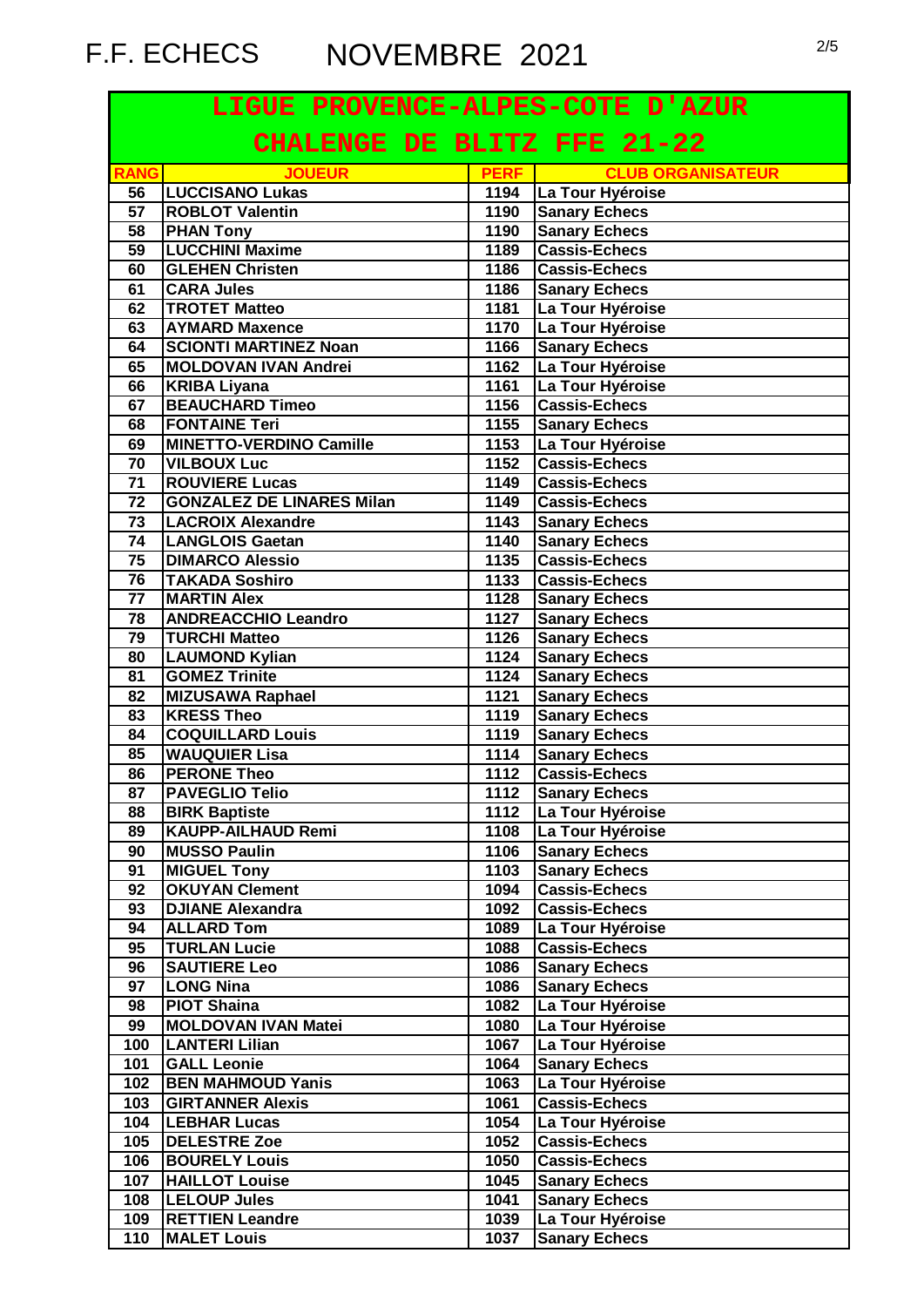# F.F. ECHECS NOVEMBRE 2021 3/5

| LIGUE PROVENCE-ALPES-COTE D'AZUR |                                                    |              |                                          |
|----------------------------------|----------------------------------------------------|--------------|------------------------------------------|
| CHALENGE DE BLITZ FFE 21-22      |                                                    |              |                                          |
| <b>RANG</b>                      | <b>JOUEUR</b>                                      | <b>PERF</b>  | <b>CLUB ORGANISATEUR</b>                 |
| 111                              | <b>NOAILLES</b> Leo                                |              | 1036 Sanary Echecs                       |
| 112                              | <b>MARIMON Ange</b>                                | 1034         | <b>Sanary Echecs</b>                     |
| 113                              | <b>NAVARRO Tristan</b>                             | 1031         | <b>Cassis-Echecs</b>                     |
| 114                              | <b>GUILMIN Arthur</b>                              | 1027         | <b>Sanary Echecs</b>                     |
| 115                              | <b>JACOBY-DANIEL Prisco</b>                        | 1018         | <b>Sanary Echecs</b>                     |
| 116                              | <b>BOURREL Louis</b>                               | 1018         | <b>Sanary Echecs</b>                     |
| 117                              | <b>CORNILLET Victor</b>                            | 1017         | Cassis-Echecs                            |
| 118<br>119                       | <b>GAMAIN Sacha</b><br><b>IFRAH Lea</b>            | 1008<br>1006 | <b>Cassis-Echecs</b>                     |
| 120                              | <b>TRIACCA Gabriel</b>                             | 1003         | La Tour Hyéroise<br><b>Cassis-Echecs</b> |
| 121                              | <b>WALKER Lee</b>                                  | 1000         | La Tour Hyéroise                         |
| $\overline{122}$                 | <b>SANCEY Baptiste</b>                             | 994          | <b>Sanary Echecs</b>                     |
| 123                              | <b>AUBANEL Kelya</b>                               | 994          | <b>Sanary Echecs</b>                     |
| 124                              | <b>CHAOUCH Marwa</b>                               | 993          | La Tour Hyéroise                         |
| 125                              | <b>LLERAS Julie</b>                                | 983          | <b>Sanary Echecs</b>                     |
| 126                              | <b>RAMON-HARNOIS Celeste</b>                       | 982          | La Tour Hyéroise                         |
|                                  | 127 LECLERC Vianney                                | 981          | <b>Sanary Echecs</b>                     |
| 128                              | <b>ANTONIOTTI Gianni</b>                           | 981          | <b>Cassis-Echecs</b>                     |
| 129                              | <b>SIFFREIN-BLANC Leo</b>                          | 978          | <b>Cassis-Echecs</b>                     |
| 130                              | <b>HERMITTE Victor</b>                             | 978          | <b>Sanary Echecs</b>                     |
| $\overline{131}$                 | <b>TORRES Jules</b>                                | 976          | <b>Sanary Echecs</b>                     |
| 132                              | <b>LEZZIER Eleonore</b>                            | 976          | <b>Sanary Echecs</b>                     |
| 133                              | <b>CHAFER Raphael</b>                              | 975          | <b>Sanary Echecs</b>                     |
| 134                              | <b>BAUER Guenaelle</b>                             | 974          | <b>Cassis-Echecs</b>                     |
| 135                              | <b>AVELLAN Lenny</b>                               | 974          | <b>Sanary Echecs</b>                     |
| 136                              | <b>GALL Baptiste</b>                               | 972          | <b>Sanary Echecs</b>                     |
| 137                              | <b>VAILLANT Baptiste</b>                           | 971          | <b>Sanary Echecs</b>                     |
| 138                              | <b>BARALE LUKACS Elza</b>                          | 969          | La Tour Hyéroise                         |
| 139                              | <b>DESTAVILLE Prisca</b>                           | 967          | <b>Sanary Echecs</b>                     |
| 140                              | <b>BRONNY Anouk</b>                                | 966          | La Tour Hyéroise                         |
| $\overline{141}$                 | <b>PEREZ VOISIN Nayli</b>                          | 958          | <b>Sanary Echecs</b>                     |
|                                  | 142   LUBONIS Alexy                                | 958          | La Tour Hyéroise                         |
| 143                              | <b>ROI Paris</b>                                   | 953          | La Tour Hyéroise                         |
| 144                              | <b>CHAZELLE Olivier</b>                            | 951          | <b>Sanary Echecs</b>                     |
| 145                              | <b>BOSSEAU CASSAN Romeo</b>                        | 950          | <b>Cassis-Echecs</b>                     |
| 146                              | <b>MUSSO Charles</b>                               | 949          | <b>Sanary Echecs</b>                     |
| 147<br>148                       | <b>VALETTE Lohan</b>                               | 946<br>945   | <b>Cassis-Echecs</b>                     |
| 149                              | <b>BERARD Antoine</b><br><b>BARALE LUKACS Nora</b> | 944          | <b>Cassis-Echecs</b><br>La Tour Hyéroise |
| 150                              | <b>ARNE Alexandre</b>                              | 943          | <b>Sanary Echecs</b>                     |
| 151                              | <b>CAPORALI Lorenzo</b>                            | 940          | <b>Cassis-Echecs</b>                     |
| 152                              | <b>DEMELAS Anais</b>                               | 937          | <b>Cassis-Echecs</b>                     |
| 153                              | <b>MOUQUET Dorian</b>                              | 934          | <b>Sanary Echecs</b>                     |
| 154                              | <b>LEDUR-FRANSIOLI Camille</b>                     | 929          | <b>Sanary Echecs</b>                     |
| 155                              | <b>GELLIS Jade</b>                                 | 926          | <b>Sanary Echecs</b>                     |
| 156                              | <b>HADJADJ-HOK Quentin</b>                         | 916          | <b>Cassis-Echecs</b>                     |
| 157                              | <b>TUMULO Dorian</b>                               | 915          | <b>Sanary Echecs</b>                     |
| 158                              | <b>VAILLET Angelina</b>                            | 914          | <b>Sanary Echecs</b>                     |
| 159                              | <b>HOCQUET Lucille</b>                             | 910          | La Tour Hyéroise                         |
| 160                              | <b>MAJERAC Maxence</b>                             | 909          | <b>Sanary Echecs</b>                     |
| 161                              | <b>PAIREL Pauline</b>                              | 908          | <b>Sanary Echecs</b>                     |
| 162                              | <b>BARBANSON Bastien</b>                           | 908          | <b>Sanary Echecs</b>                     |
| 163                              | <b>AIVAZOGLOU Arnaud</b>                           | 908          | <b>Cassis-Echecs</b>                     |
| 164                              | <b>CHABOCHE Mylann</b>                             | 906          | <b>Sanary Echecs</b>                     |
| 165                              | <b>PALPANT Lea</b>                                 | 904          | <b>Sanary Echecs</b>                     |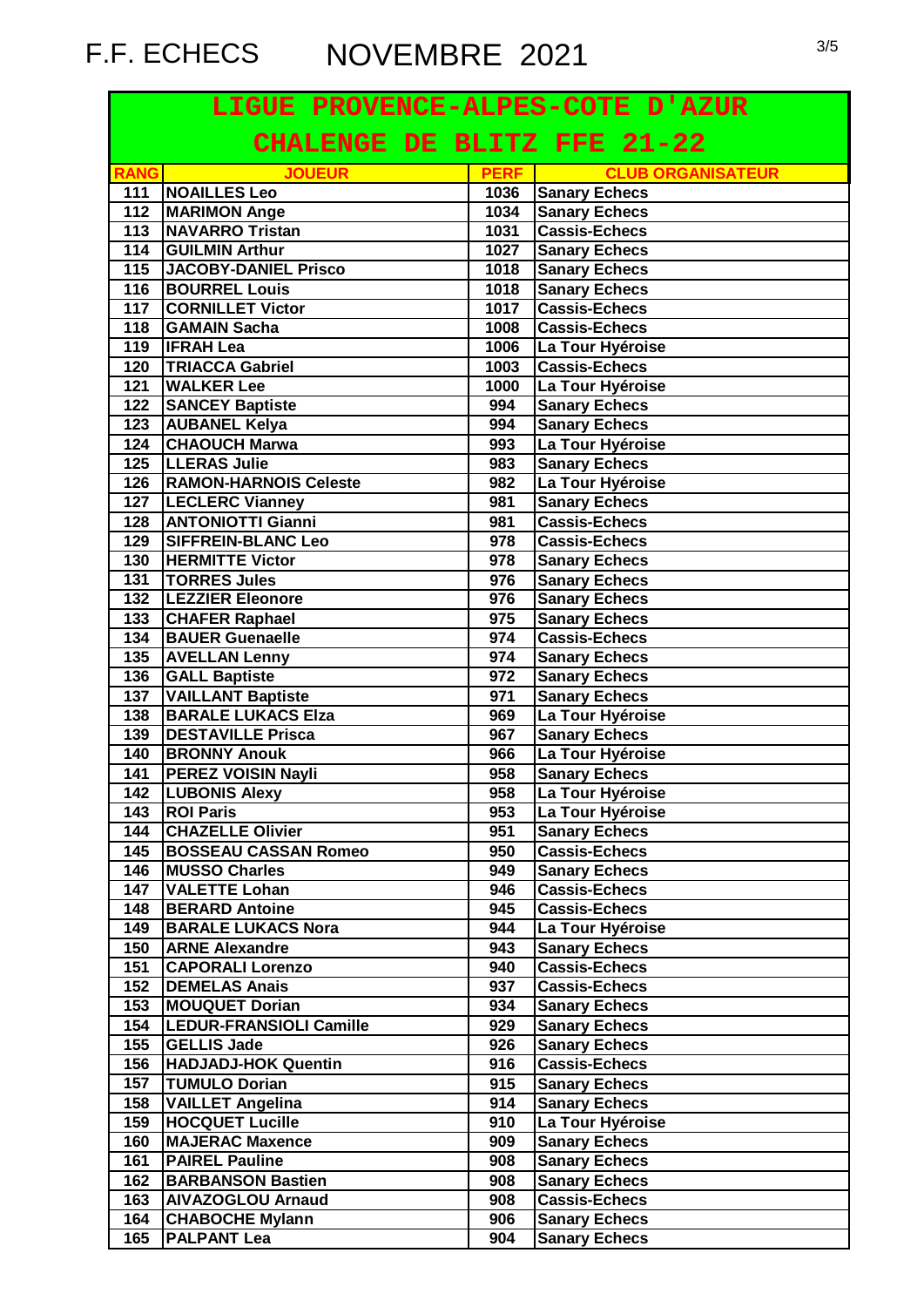# F.F. ECHECS NOVEMBRE 2021

|                             | LIGUE PROVENCE-ALPES-COTE D'AZUR |             |                          |  |
|-----------------------------|----------------------------------|-------------|--------------------------|--|
| CHALENGE DE BLITZ FFE 21-22 |                                  |             |                          |  |
| <b>RANG</b>                 | <b>JOUEUR</b>                    | <b>PERF</b> | <b>CLUB ORGANISATEUR</b> |  |
| 166                         | <b>CHAFER Loriane</b>            | 900         | Cassis-Echecs            |  |
| 167                         | <b>JOLY Robin</b>                | 899         | <b>Cassis-Echecs</b>     |  |
| 168                         | <b>GORRINO Camille</b>           | 897         | <b>Cassis-Echecs</b>     |  |
| 169                         | <b>ROMAN Clement</b>             | 896         | <b>Sanary Echecs</b>     |  |
| 170                         | <b>SIMONE Matteo</b>             | 895         | La Tour Hyéroise         |  |
| 171                         | <b>ROZENMAN Margaux</b>          | 889         | La Tour Hyéroise         |  |
| 172                         | <b>AIBECHE Naim</b>              | 889         | La Tour Hyéroise         |  |
| 173                         | <b>TALON Hugo</b>                | 880         | La Tour Hyéroise         |  |
| 174                         | <b>REVEST Lucie</b>              | 879         | <b>Sanary Echecs</b>     |  |
| $\frac{1}{175}$             | <b>NGUYEN Kennedy</b>            | 879         | <b>Cassis-Echecs</b>     |  |
| 176                         | <b>SCHIEB Romeo</b>              | 876         | Cassis-Echecs            |  |
| 177                         | <b>CAMPS Nolan</b>               | 876         | La Tour Hyéroise         |  |
| 178                         | <b>GUILLAUME Gabriel</b>         | 875         | <b>Sanary Echecs</b>     |  |
| 179                         | <b>DUBOSQUE Mae</b>              | 873         | Cassis-Echecs            |  |
| 180                         | <b>TAVELLA Tom</b>               | 872         | La Tour Hyéroise         |  |
| 181                         | <b>HADJADJ-HOK Maxence</b>       | 871         | <b>Cassis-Echecs</b>     |  |
| 182                         | <b>GABELLA Ethan</b>             | 871         | <b>Sanary Echecs</b>     |  |
| 183                         | <b>ORNY CORDIER Baptiste</b>     | 865         | La Tour Hyéroise         |  |
| 184                         | <b>FEAT Edouard</b>              | 861         | <b>Sanary Echecs</b>     |  |
| 185                         | <b>FORTUNE Leana</b>             | 856         | <b>Sanary Echecs</b>     |  |
| 186                         | <b>MANCINI Flavio</b>            | 854         | <b>Cassis-Echecs</b>     |  |
| 187                         | <b>DE GEA Tom</b>                | 848         | <b>Sanary Echecs</b>     |  |
| 188                         | <b>CORLER Adrien</b>             | 848         | <b>Sanary Echecs</b>     |  |
| 189                         | <b>FERRETTI TUFANO Jason</b>     | 847         | <b>Sanary Echecs</b>     |  |
| 190                         | <b>ROVELLI</b> Eva               | 836         | <b>Sanary Echecs</b>     |  |
| 191                         | <b>SZYMKOWICZ Gabriel</b>        | 835         | <b>Cassis-Echecs</b>     |  |
| 192                         | <b>DISPASQUALE Maelan</b>        | 833         | <b>Sanary Echecs</b>     |  |
| 193                         | <b>SANZ Paul</b>                 | 832         | La Tour Hyéroise         |  |
| 194                         | <b>NKOA NKOUA Victoria</b>       | 831         | <b>Sanary Echecs</b>     |  |
| 195                         | <b>MARTINEZ Mathias</b>          | 831         | <b>Sanary Echecs</b>     |  |
| 196                         | <b>ARNAUD Louis</b>              | 827         | <b>Cassis-Echecs</b>     |  |
| 197                         | <b>BAUDEMONT Ethan</b>           | 826         | <b>Sanary Echecs</b>     |  |
| 198                         | <b>NEGRE Colline</b>             | 824         | <b>Sanary Echecs</b>     |  |
| 199                         | <b>LORDA Nathan</b>              | 822         | <b>Sanary Echecs</b>     |  |
| 200                         | <b>MASSON Noah</b>               | 821         | <b>Cassis-Echecs</b>     |  |
| 201                         | <b>ARNAUD Manoe</b>              | 821         | <b>Sanary Echecs</b>     |  |
| 202                         | <b>ALBARIAN Ernest</b>           | 821         | <b>Cassis-Echecs</b>     |  |
| 203                         | <b>OURAMDANE Nino</b>            | 814         | <b>Sanary Echecs</b>     |  |
| 204                         | <b>GILLOT CUENOT Roxane</b>      | 811         | La Tour Hyéroise         |  |
| 205                         | <b>LAFFITE Hipolyne</b>          | 809         | <b>Cassis-Echecs</b>     |  |
| 206                         | <b>GIABICANI Camille</b>         | 799         | <b>Sanary Echecs</b>     |  |
| 207                         | <b>LERAT Timeo</b>               | 796         | <b>Sanary Echecs</b>     |  |
| 208                         | <b>KREBS Baptiste</b>            | 796         | <b>Sanary Echecs</b>     |  |
| 209                         | <b>PEPE Arthur</b>               | 790         | <b>Cassis-Echecs</b>     |  |
| 210                         | <b>MARCEL Quentin</b>            | 788         | <b>Sanary Echecs</b>     |  |
| 211                         | <b>LASCOUTUNAS Ewen</b>          | 786         | <b>Sanary Echecs</b>     |  |
| 212                         | <b>LAGANA Lou</b>                | 786         | <b>Sanary Echecs</b>     |  |
| 213                         | <b>QUENDOLO Maxime</b>           | 784         | <b>Sanary Echecs</b>     |  |
| 214                         | <b>ROUX Lidy</b>                 | 782         | <b>Sanary Echecs</b>     |  |
| 215                         | <b>CHTIOUI Aya</b>               | 781         | <b>Cassis-Echecs</b>     |  |
| 216                         | <b>WALKER Marcus</b>             | 779         | La Tour Hyéroise         |  |
| 217                         | <b>SUDARINI Lucas</b>            | 779         | <b>Cassis-Echecs</b>     |  |
| 218                         | <b>MULLER Charlotte</b>          | 776         | <b>Cassis-Echecs</b>     |  |
| 219                         | <b>BASTELICA Baptiste</b>        | 771         | <b>Cassis-Echecs</b>     |  |
|                             | <b>DESPRES Lucas</b>             |             |                          |  |
| 220                         |                                  | 765         | La Tour Hyéroise         |  |